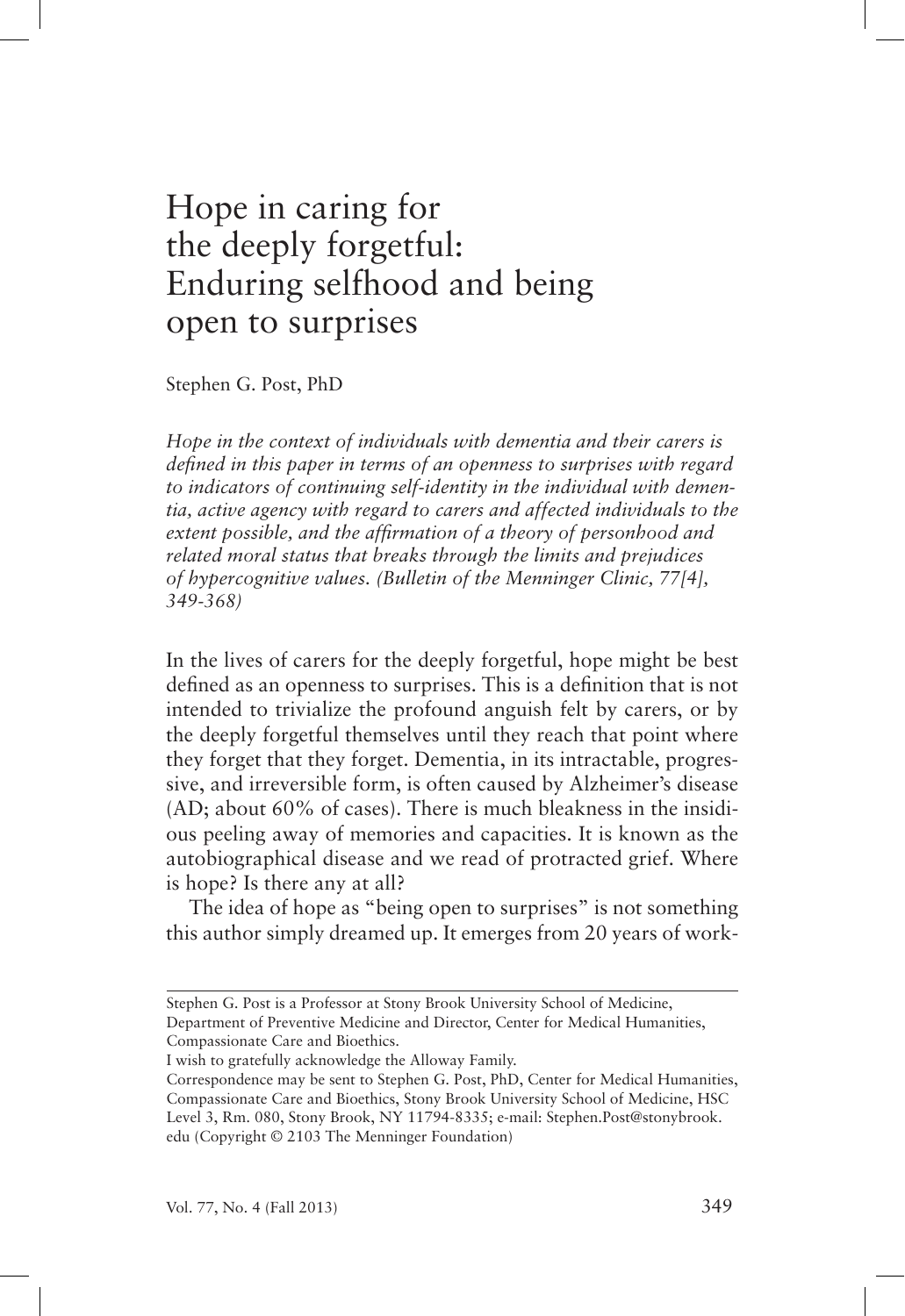ing with carers in support groups and community dialogues. Yes, there is an assault on the story of a life, but despite the losses, there are also sporadic indicators of continuing self-identity that make caring meaningful.

Perhaps we ought not to even speak of individuals as demented because the term is so often used in a derogatory manner, and lends itself to dehumanization and despair. The *deeply forgetful*  suggests continuity with a shared humanity, for which forgetfulness is a problem of degree from the absent-minded professor to the shopper who has forgotten where the car is parked, from the patient who has just awakened after shock therapy to the athlete who has suffered one too many concussions, from the young child whose capacities for memory have not yet developed to the adolescent with attention deficit disorder. We all have some problems with memory, but to varying degrees at different times. I recognize that classically, dementia implies a precipitous decline from a former mental state, and has been sharply contrasted with normal age-related forgetfulness. But with such middle ground as mild cognitive impairment and the like, there is clearly a continuum involved. It is all a matter of degree.

 In this presentation I consider five sources of hope for the deeply forgetful. The five sources are these:

- (1) Faith and spirituality
- (2) The enduring self
- (3) Moving beyond hypercognitive values
- (4) Love
- (5) Medical progress

#### 1. Faith and spirituality

Hope has a spiritual tonality and is deeper than optimism. Optimism is to hope as happiness is to joy. Optimism is more or less established in the personality as a genetic set point, although it can be affected by social-relational context. Optimism is mostly a dispositional trait. As such, it can be easily diminished in hard times. Hope, in contrast, is a fine-honed virtue that is arrived at through some hardship. Martin Luther King, Jr., could speak of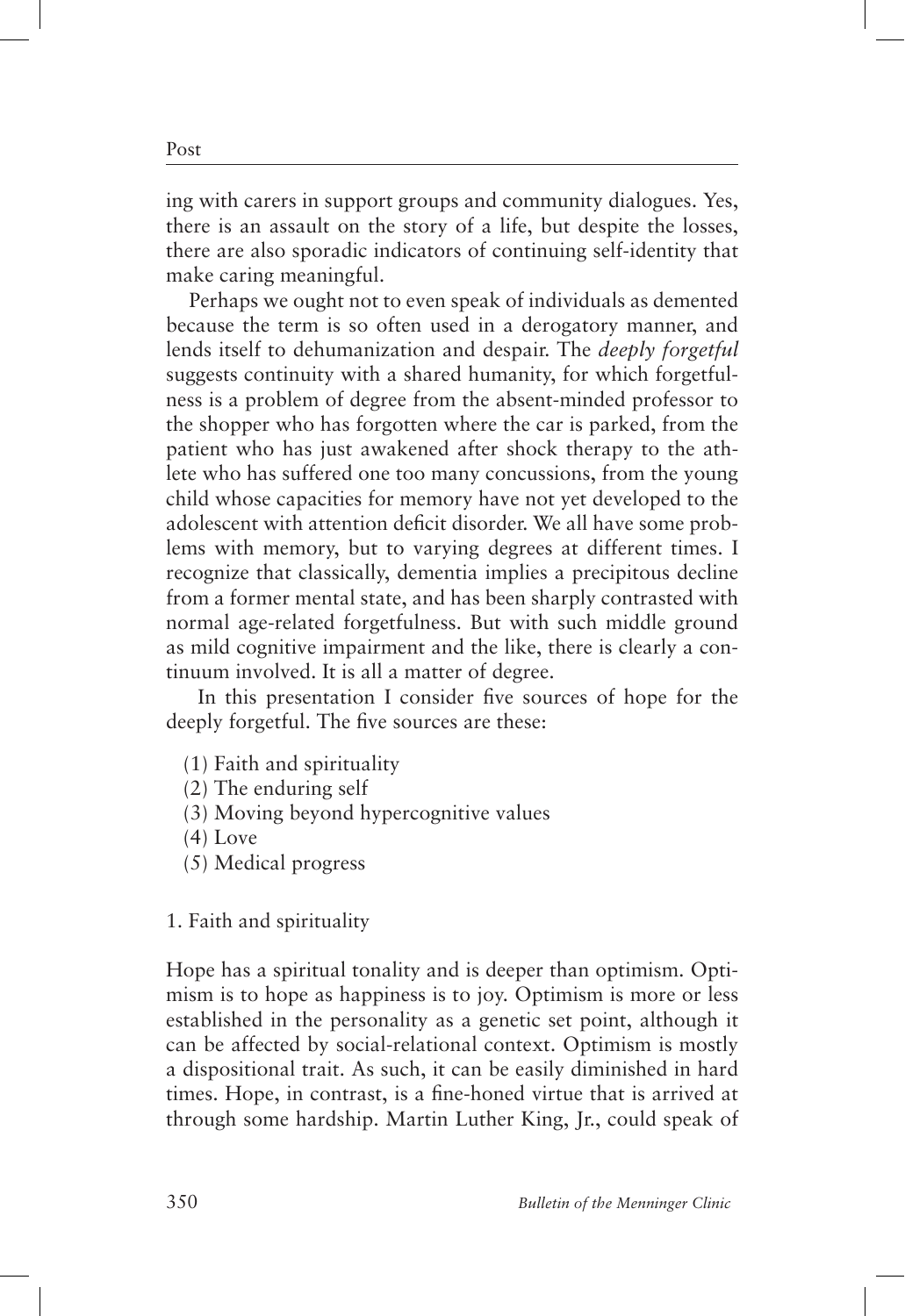hope running down the mountains like a river, but the word optimism would not at all fit the bill. I asked an African-American pastor what he thought about hope, and his response was "It is something that we have had to specialize in because we have suffered so much as a people." Hope is shaped and formed over time. It is realistic about the facts, rather than avoidant. It has an interior stability that makes it both more consistently aware of hard realities and also more able to transcend them. People must decide to be hopeful despite all, and they must make this decision again and again. For the spiritually minded, to give up on hope is to give up on God, so faith and hope are also intertwined for them. As theologian Paul Tillich wrote, we "have a right to hope even against hope." By analogy, happiness is dispositional and quite dependent on external circumstances, while joy is considered to be a virtue with a deeper and more stable dimension than happiness, and is associated as such with spiritualities.

For the carer, hope must engage the individual as an active agent whose initiative makes a difference in some immediate tangible manner, and for whom gratification and meaning are enhanced. In this sense, hope is an activity and assertion of agency, rather than something passive, as in "I hope that someday they come up with a better pill."

Hope in such hard times will for many carers come from a Higher Power. In Christian tradition, hope is one of the three theological virtues, along with faith and love, all of which are gifts of the Holy Spirit. In the tradition of St. Paul, then, hope is not something that can be equated with any natural dispositional substrate of human optimism, although it may build on the substructure of optimism. We may achieve hope-of-a-sort in purely human terms, but there is for believers an eternal source of hope that emerges in relationship with a Higher Power, and that enhances mere human hope. Carers often rely deeply on their faith, and on spiritual practice like prayer and worship. They must find hope in quiet intimacy with God when they can, and in a belief that regardless of cognitive decline, every human being is in the image of God as an eternal soul that never disappears despite the breakdown in communication and the atrophy of brain cells. These carers rest on the Ground of Being, that ultimate stable at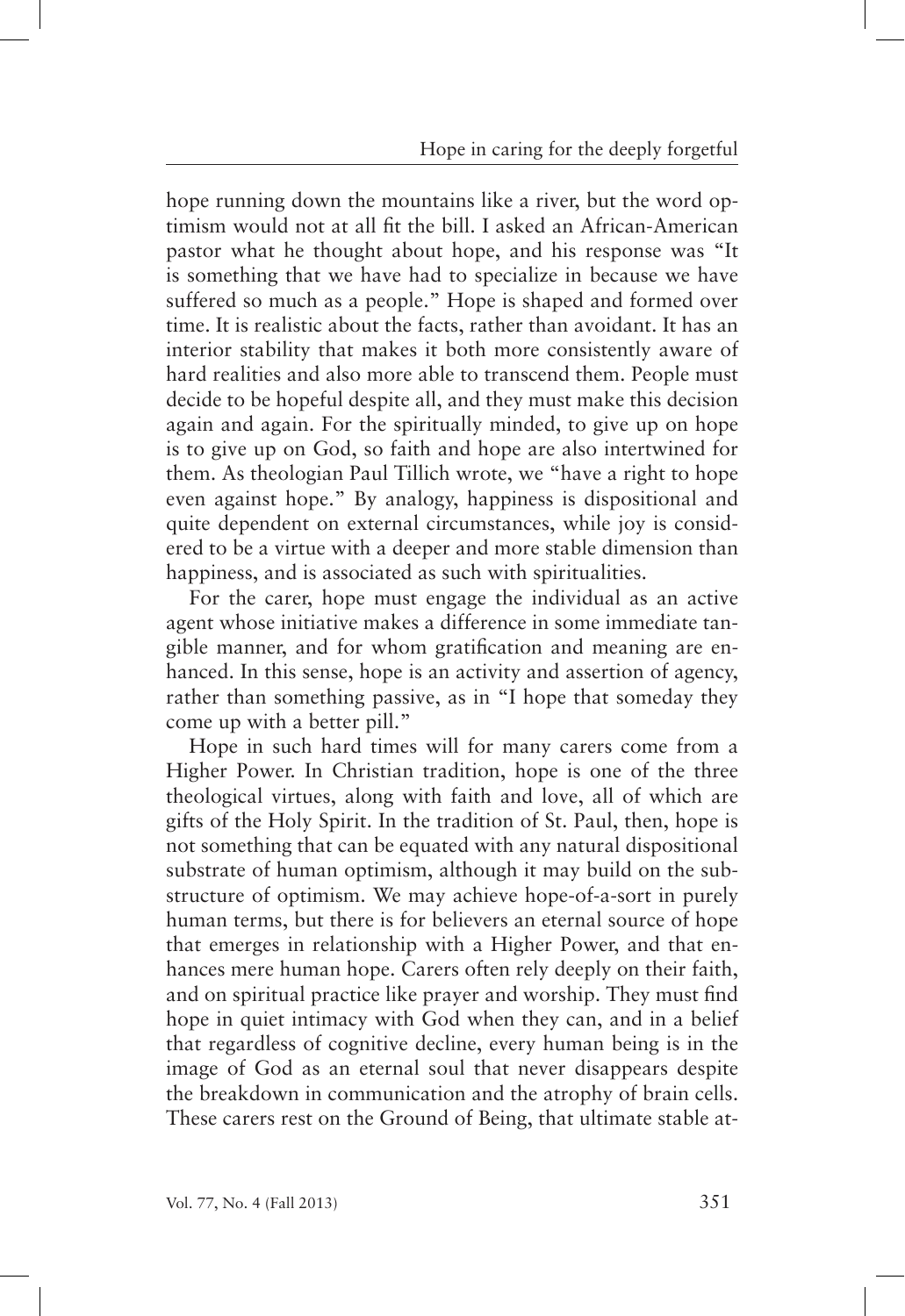tachment that is there even in the shadows of anguish and grief. For many, hope comes from the active love that they never give up on, yet that love is not to their minds merely human love, but a divine *agape* love in which they feel they participate directly, as well as through communities of faith, although generally speaking faith communities could do much more to actively support the deeply forgetful and their carers.

For each of us as finite beings with frail minds, the negotiation with hope ultimately raises questions of ultimate meaning and what can be broadly considered matters of spirituality. There are many carers for whom hope cannot be seriously discussed outside of a spiritual-religious tradition. Whether it is the Roman goddess Spes or the Pauline affirmation of "faith, hope, and love," hope elicits the theological in many cultures, for in the final analysis, hope is so important to our lives that it demands a sacred canopy. It is fair to say that a human being who has no hope cannot long survive. Cut into stone above the Gate to Hell in Dante's *The Divine Comedy* are the words, "Abandon all hope ye who enter here" (canto III, l. 9).

#### 2. The enduring self in 12 aspects

In my years of interactions with the deeply forgetful at all stages of decline I have never met an individual who did not surprise me with some sporadic expression of continuing personal identity. The abstract philosophical idea of a total disconnect between the then self and the now self is false (Post, 1995b). Moreover, if taken seriously it is a falsehood that contributes to loss of both meaning and hope in carers as well as to mistreatment, for it denies the enduring self and its dignity over time (Sabat, 2001).

I believe that there are at least 12 aspects to the enduring self under conditions of deep forgetfulness:

- Creative
- Symbolic
- Emotional
- Relational
- Somatic
- Musical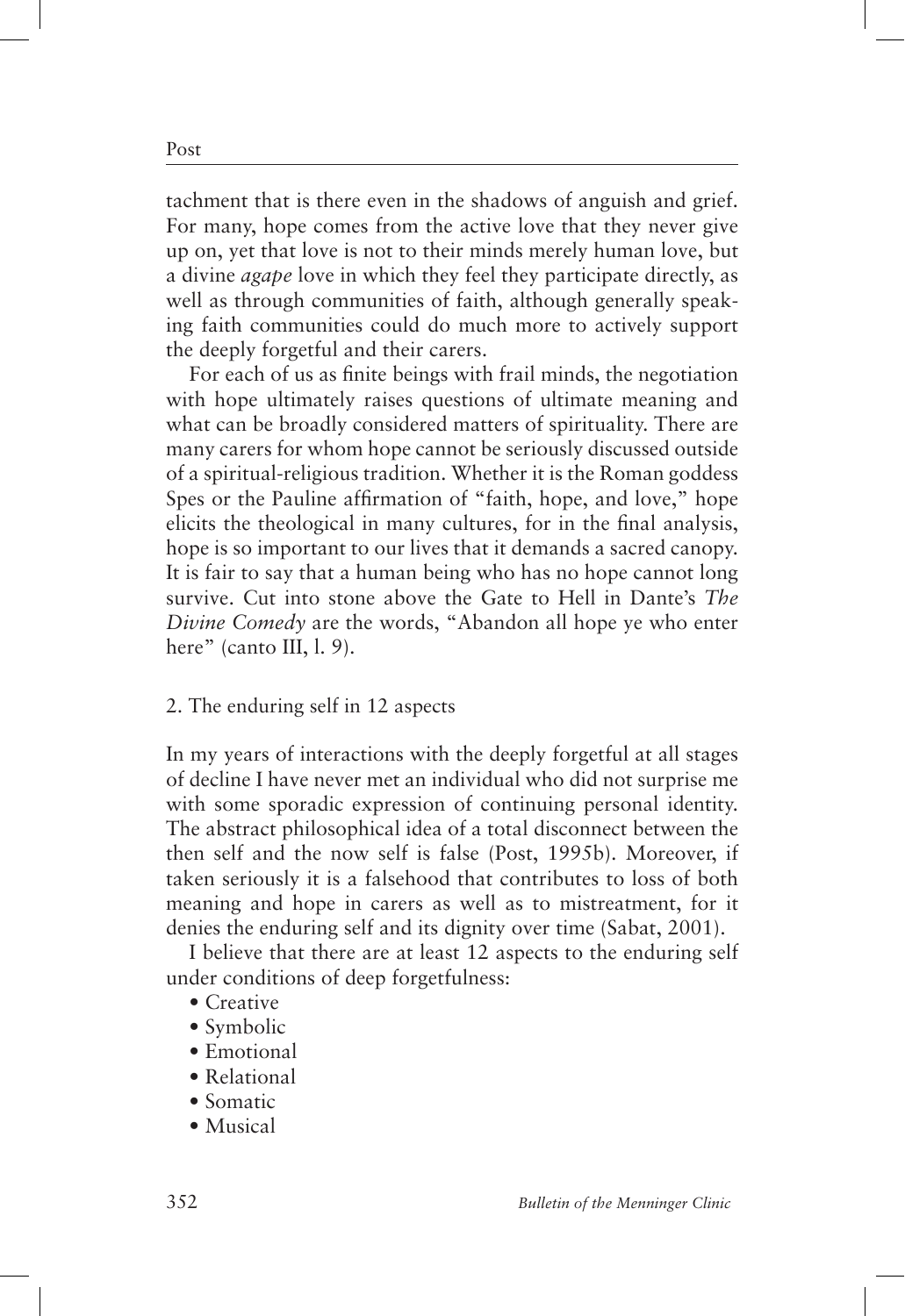- Rhythmic
- Aesthetic
- Olfactory (smell)
- Spiritual
- Tactile
- Cognitive

Let me highlight some of these aspects of the enduring self with a set of brief cases:

# *Case One*

I met Mr. G. in 1988 in a nursing home in Chardon, Ohio. I read a brief biosketch about his life, and sat down to talk with him. I asked him how his sons were doing. Although he could not understand or respond, he placed a twig in my hands and gave me a huge warm smile. Then he surprised me by uttering "God is love." I thanked him and then gave it back. I asked the nurse to tell me about the twig. She said that when Mr. G. was a little boy growing up as a Christian on an Ohio farm, he loved his father very much. Every morning, his father gave the boy the chore of bringing in kindling for the fireplace. Mr. G. had retreated back in time to his boyhood, to a period of fatherly love that provided an emotional safe haven. The twig was a profound symbol of the love Mr. G. felt as a boy from his dad. I learned from Mr. G. that even when the present is a buzzing chaos, a person with deep forgetfulness can find an emotional safe haven and tranquility in the past, and from that safe haven can remind us of his or her enduring selfhood (Post, 2011).

# *Case Two*

*Memories in the Making* is a nationwide program that explores whether people with dementia can reveal themselves through art. Many artists from around the United States now volunteer to lead these programs in most major cities and towns. What we have discovered is that even in the most advanced stages of dementia, individuals will express remnants of self-identity. They may not be able to communicate by speech or proceed from point A to point B over time. True, they are to a considerable degree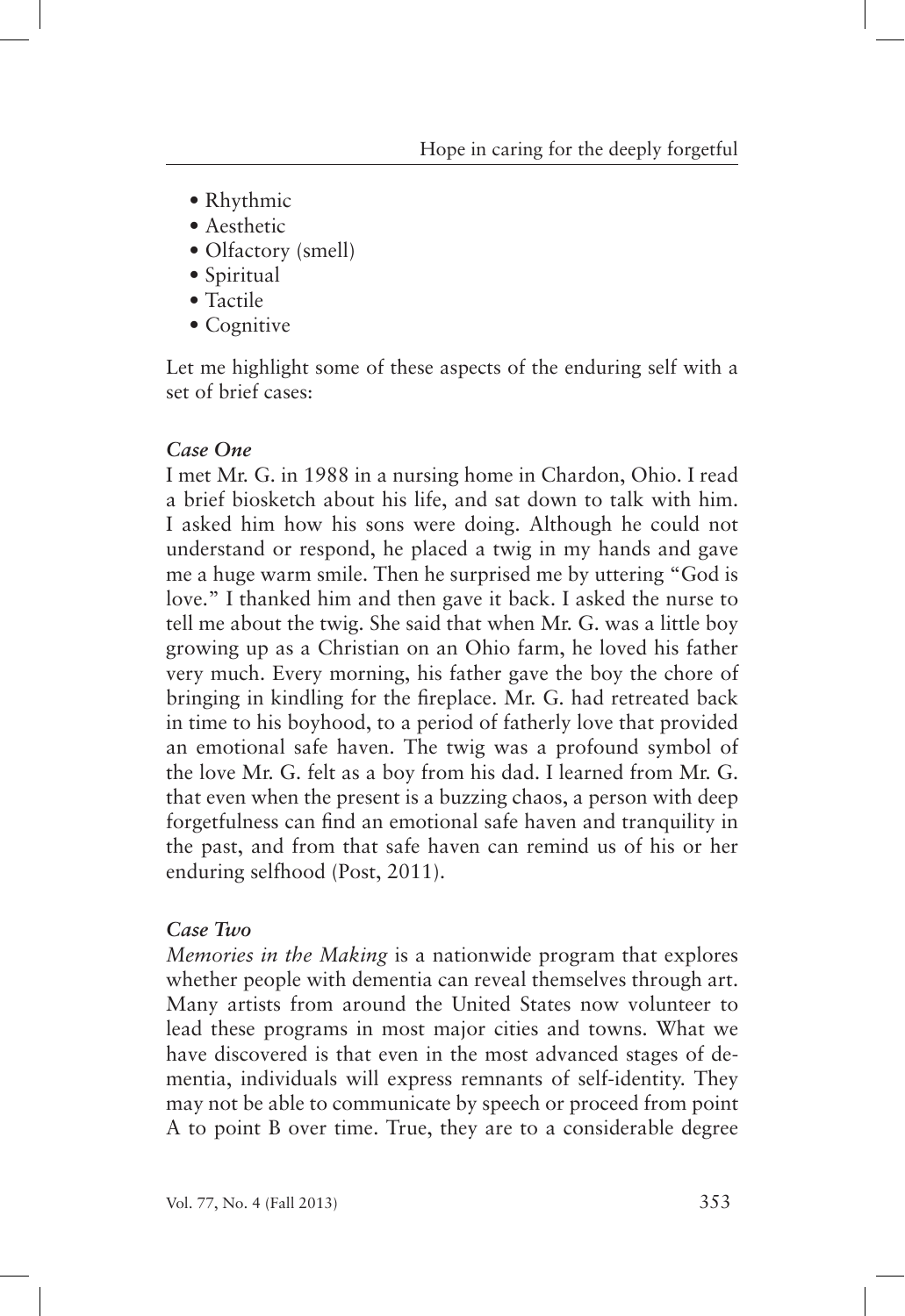living in the pure present, but we need to be very careful not to assume that the connective glue between present and past is ever completely gone. Sometimes, such assumptions evaporate when we allow these people opportunities to express their self-identity through the recreation of a symbol. In October 2006, the *Columbia Daily Tribune* (Missouri) ran an article that included a story I gave the reporter about a man with dementia who clung to his cowboy hat until the very end of his life, even bathing and sleeping with it. It turned out that he worked in the steel factories of Cleveland and dressed in country and western style. He knew his identity was somehow connected with that cowboy hat, or so stated his daughter, Sharon Eckert, President of the Cleveland Alzheimer's Association at the time. The article ends with a comment from Debra Brook, local director of the Alzheimer's Association in Columbia, who told of one elderly person with dementia who did not recognize his daughter any longer:

*When the man joined the Memories in the Making program, he worked for weeks drawing a series of horizontal and diagonal lines on paper. He was not conversant and had not been for months. Although generally unresponsive when asked what he was drawing, one morning after a good night's rest he suddenly blurted out, "Directions to my daughter's house."*

Despite his decline, this gentleman was still expressing love for his daughter through creativity.

# *Case Three*

Dr. Joe Foley died in July 2013 in Cleveland at the age of 96. A distinguished neurologist, Joe had always had a fabulous sense of humor and innumerable hilarious stories. Over 20 years Joe taught me as many as a hundred Irish jokes, as he was the son of Irish Bostonian immigrants. I stopped by for a visit the day before Joe passed on. Joe was quite forgetful in the last months of his life. He seemed utterly unable to converse. So I started telling Joe old Irish jokes that he had taught me:

"So Joe, what's the Irish definition of hospitality?" No response.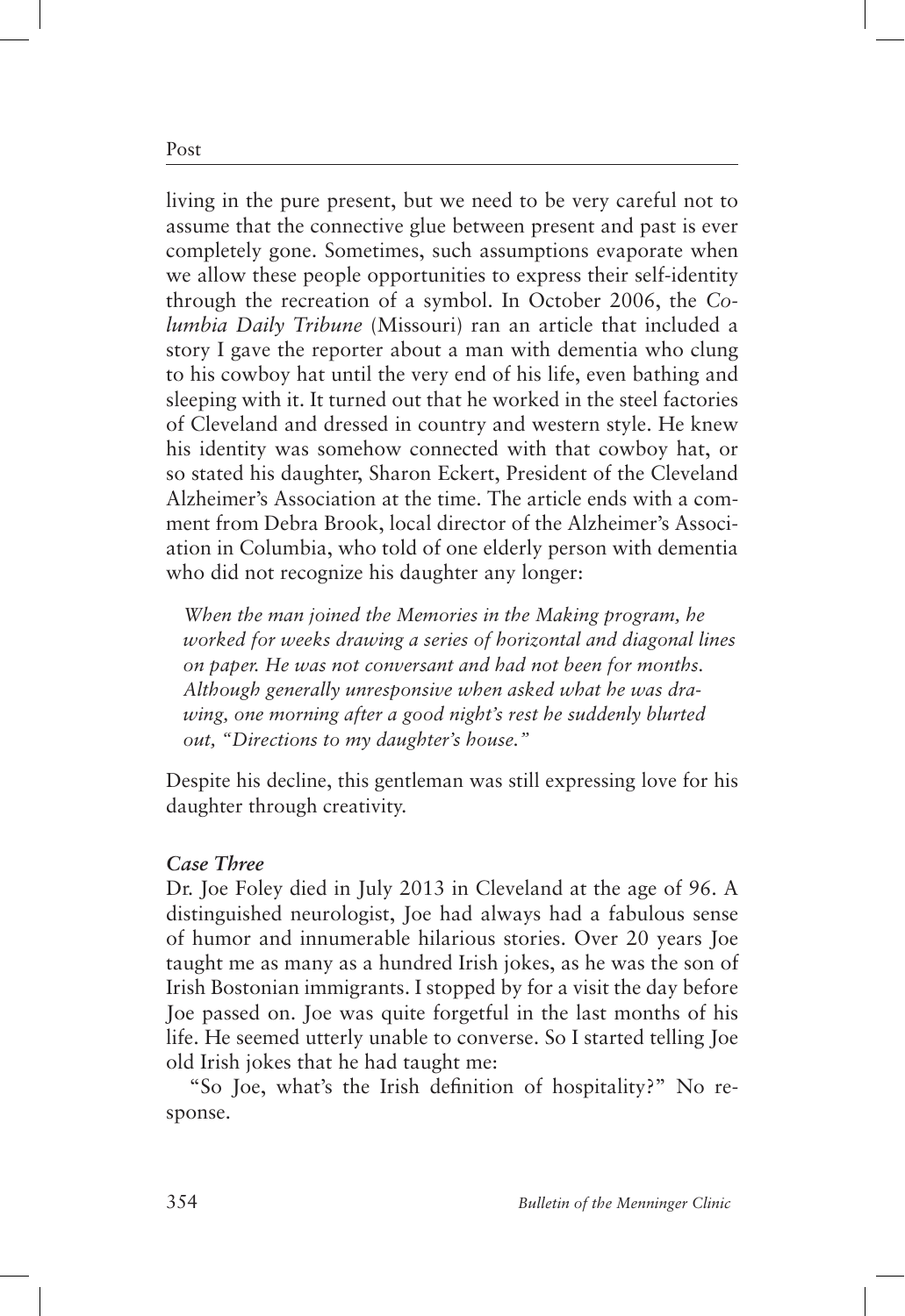"It's makin' someone feel perfectly at home while you be a wishin' they were." And Joe broke out in laughter. His sense of humor was still there.

## *Case Four*

There is a major care movement called *Music and Memory* (see www.musicandmemory.org). I visited the Long Island Veterans Nursing Home in March of 2013 and spent some morning hours in the facility for vets with severe dementia. There were about 30 vets in an activities room devoted to individuals with severe dementia. As far as I could observe, almost none of them were conversant or responsive when called by name. Most had that thousand mile empty stare. Then came the big moment. The activities director started the music. "New York, New York," and "That's Amore," and about two-thirds of these old timers started to chime in as the words ran across the big screen on the wall and the voices of Sinatra and then Dean Martin sang out. Then came "It's a Grand Old Flag," and it seemed like the singing got louder, a few more vets chimed in, and five of them were standing up saluting the flag. I felt like I was witnessing a miracle. Deeply learned music, including hymns, with which individuals identify autobiographically, touches their enduring selves at a profound and hidden level, eliciting a renewed sense of who they are. After the music session, at least ten or so of these vets seemed to be able to respond to the activities director when she asked them close-ended questions about the meaningful people in their lives. It was as though they had arisen from a slumber, at least for a few minutes.

Recent research indicates that it is the medial prefrontal cortex (just behind the forehead) that links memory, music, and emotion. This appears to be one of the last parts of the brain to atrophy in progression of AD (Janata, 2009).

## *Case Five*

de Kooning painted for 13 of his 14 years after a diagnosis of possibly mixed Alzheimer's disease, and his art, while greatly less complex, was still beautiful. He had shed his old anxiety and roughness.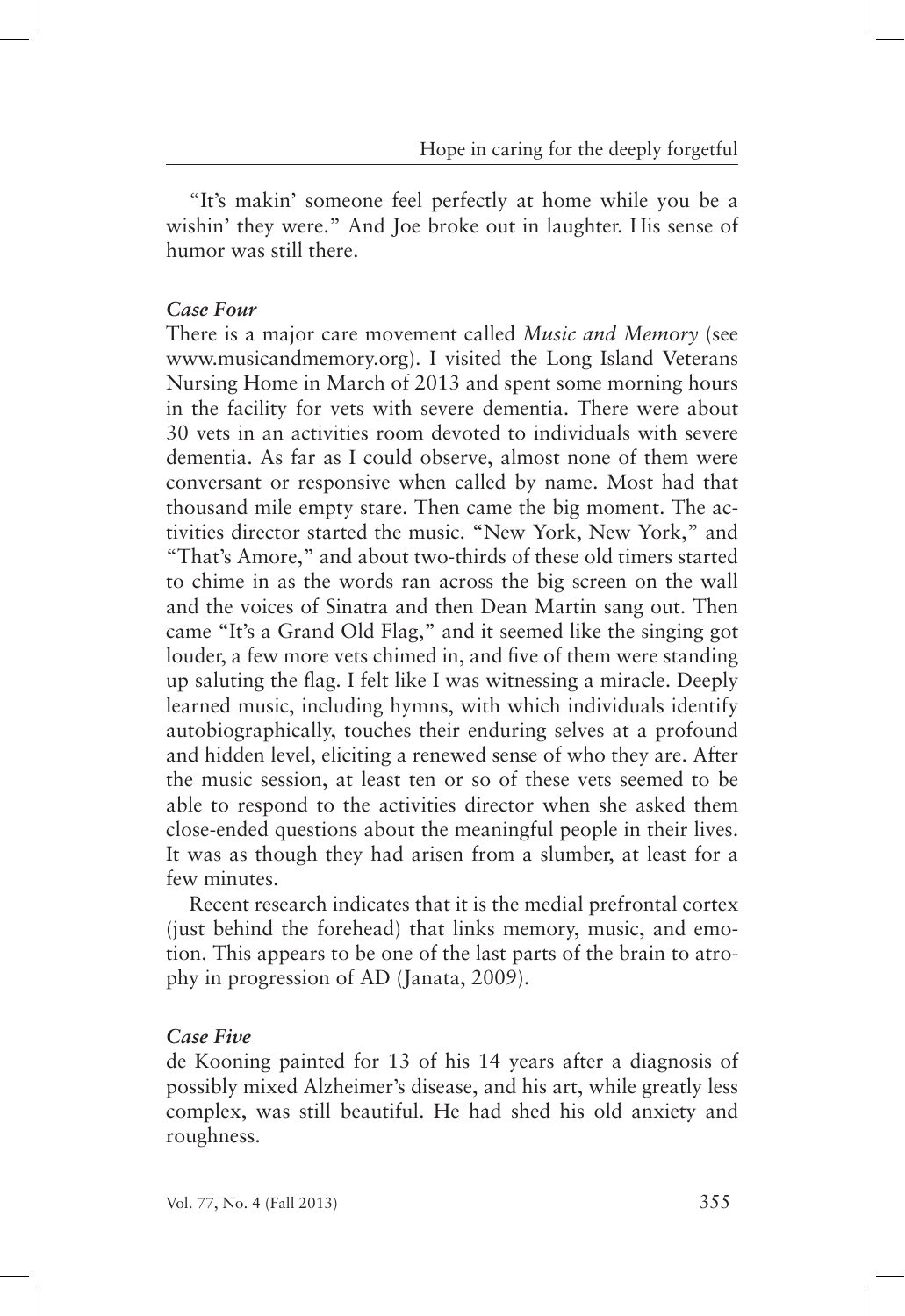## *Case Six*

Here is an e-mail written by a daughter soon after her father passed away with advanced dementia:

# *Hello Dear Friends:*

*As many of you know, my father has been suffering from Alzheimer's disease for the past 4.5. years. It has been a long and often very hard road for him, for my mom and for me too. However, as of 7 p.m. last night, my father no longer has to struggle with the disease that robbed him of every part of his being, except one. He never once stopped recognizing my mom and never, ever stopped reaching out to her and wanting to give her a kiss. No matter how many parts of his personality were lost, no matter how many hospital visits full of needles and catheters, no matter how many diapers, he always retained his kind, gentle sweetness and his European manners as a gentleman. In the end, things went very quickly for him. He simply closed his eyes and closed his mouth, indicating no more food or water.*

# *Case Seven*

Olivia Hoblitzelle (2008), author of *Ten Thousand Joys & Ten Thousand Sorrows: A Couple's Journey Through Alzheimer's* emailed me on 12 April 2013, a few days after we shared a panel together at the Times Center in Manhattan for the New York Alzheimer's Association's Charles Evans Lecture*.* Olivia had read something of mine, and wrote,

*It reminded me of a moment with my beloved mother, a poet, author, and something of a philosopher. In that late stage when words are gone except for those very occasional moments, she looks at me intently and said forcefully, 'God, physics and the cosmos.'* 

In these cases and countless others like them we see or hear hints of continuing self-identity. Yes, these tend to be sporadic hints, but they are all revelations that underneath the communicative chaos or the glassy stare there is something that has been referred to as *the mind behind the mind.* Yes, it is possible to diminish the significance of these hints as the last residues of a deteriorating brain.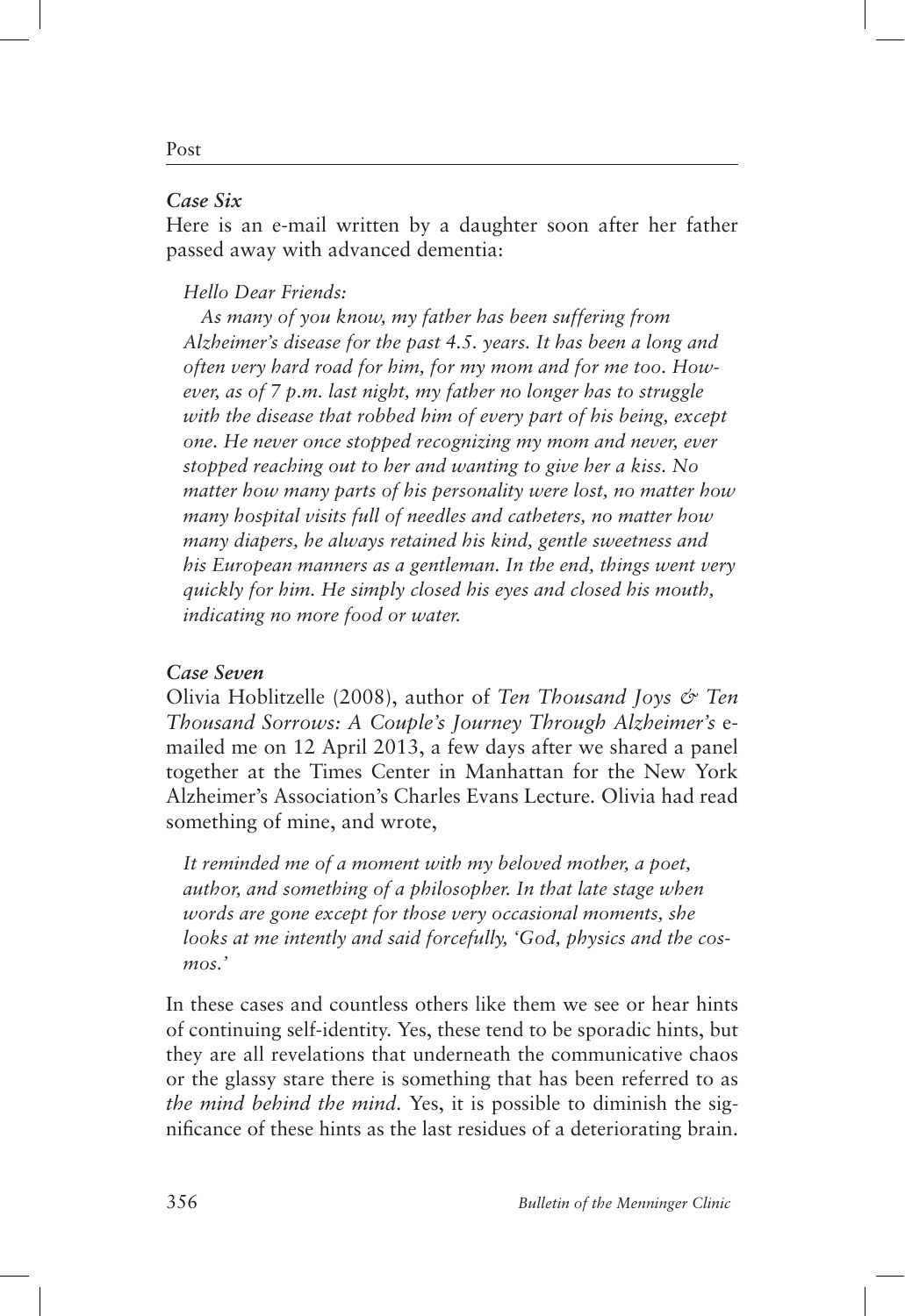But my Hindu friends in Gambier, Ohio, have another interpretation. They are all professional carers at a nearby facility. Dr. Foley and I took them to lunch one day and asked them why they care so well for so many patients with dementia. Their response was that each human being carries within a small particle of divine mind, or as the Hindus state it, *atman (soul) equals Brahman (god).* No matter how much the brain is harmed, there is still a mind or consciousness that is more than the brain, and that does not arise from the workings of the brain. The individual mind has primacy over the brain and is not merely epiphenomenal; it seems that materialism cannot explain or give rise to it. One thinks here of the well-documented concept of terminal lucidity, where people suddenly say something very meaningful before death despite their general incoherence. If such lucidity does sometimes occur even in the deeply forgetful, where does it come from? The brain? Or is mind and personal identity more than the brain? I cannot pursue a philosophy of mind herein, but I will raise the metaphysical question of whether there might be more to mind than matter.

Metaphysics aside, the bottom line is that if we take the time to be present, we can notice an enduring self. Therefore, let us learn to respect and find meaning in caring for such selves. Let us respect, as in *respectare* (Latin, to re-look, or look deeper). In this enduring self carers can find stimulation and hope amid decline. This may be found in a rosary recited, a hymn sung, or a prayer recited.

A person with dementia is rarely as gone as we superficially suppose, and carers widely report an openness to surprises. There are those moments, often early in the morning after having slept well, when a person with severe dementia surprises us with a meaningful word, a moment of recognition. Such sporadic events unveil a self-identity that is more enduring than theories of staged progression envision. A person incapable of conversation may join in with others on a verse of a deeply loved song. The glimmers of a fuller presence merit our respect. Therefore, sit down, make eye contact, and call that person by name as if expecting an answer that may not come today. This action is more than symbolic. It is how we affirm the enduring self. Our task is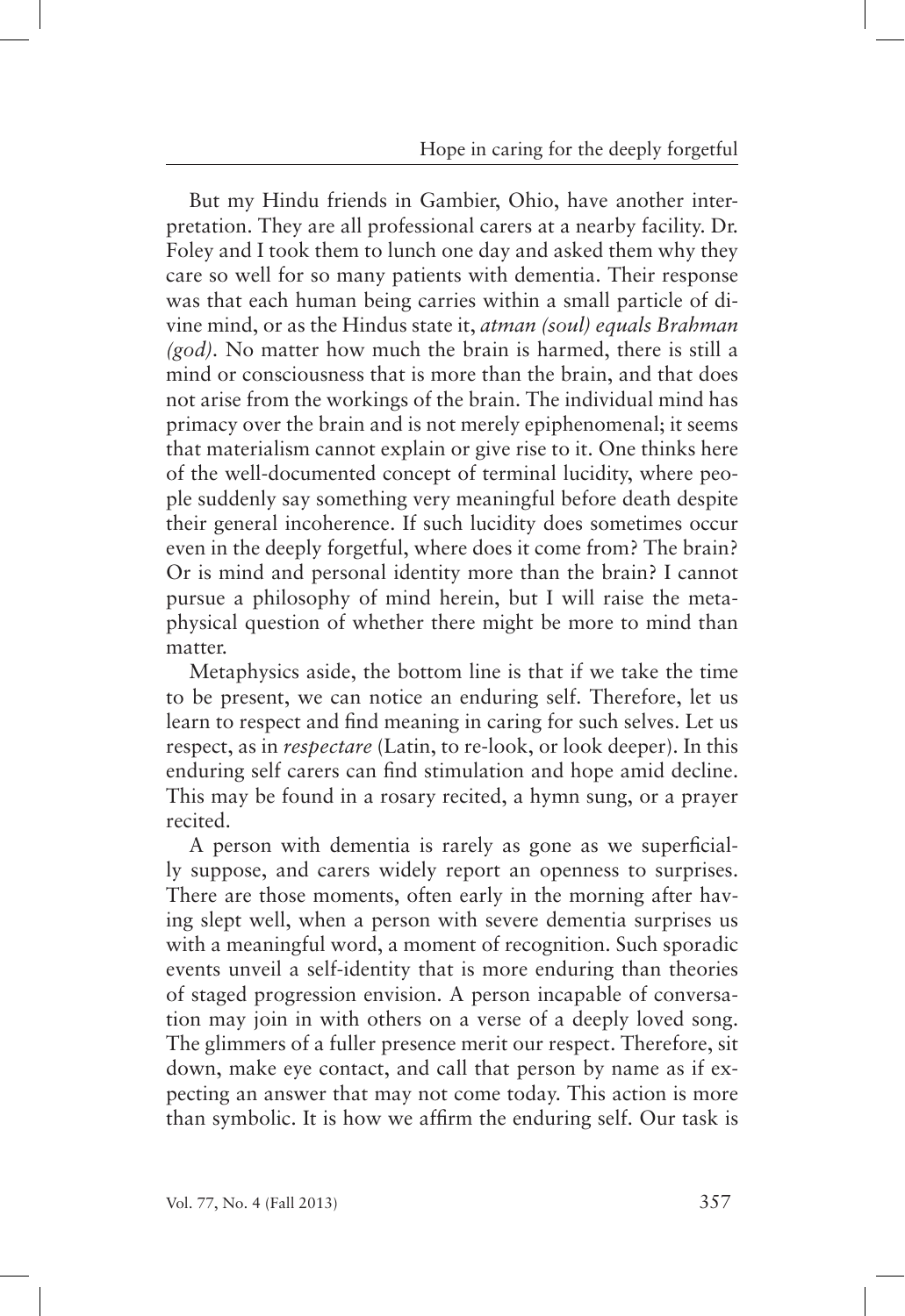always one of exceptionless affirmation and connection. The anecdotal literature is replete with examples of sporadic insight as evidenced by a few uttered words or chiming in with the words of an old song that was once upon a time meaningful and remains so. The deeply forgetful focus their self-identity on the past rather than on the present or the future. A person with dementia can find an emotional safe haven and tranquility in the love of those around them.

But what blinds us to the signs of the enduring self? What makes some prefer to see the glass as half empty rather than as half full? Why do we hear metaphors such as absent, gone, husk, dead, empty, and the like? Here I believe we must confront various biases and prejudices, many of which have their roots in what I have long termed hyper-cognitive values.

### 3. Moving beyond hyper-cognitive values

Almost all contemporary philosophers espouse hyper-cognitive values (Post, 1995a), a term I originated in 1995, and as a result they have been blind to the emotional, relational, aesthetic, creative, and spiritual values that give worth to the lives of the deeply forgetful. They are not interested in the enduring selves of the deeply forgetful. The lens isn't right. Instead, they tell us, following their forbears, that to be a person requires the ability to project rational plans as moral agents into the future. People with Alzheimer's disease do not have this capacity, and therefore they are deemed something less than persons. Over the years, the philosophical response to hyper-cognitive values from various philosophers is that even nonpersons have sentient awareness of pain and the like, so they should not have to experience pain which is to say that their deaths should be painless. Well fair enough, but labeling a deeply forgetful individual a nonperson diminishes most, if not quite all, of their moral considerability in the human community of equal regard.

We make too much of cognitive dexterity. The great Stoic philosophers achieved much for universal human moral standing by emphasizing the spark of reason (*logos*) in us all. This is, however, an arrogant view in the sense that it makes the worth of a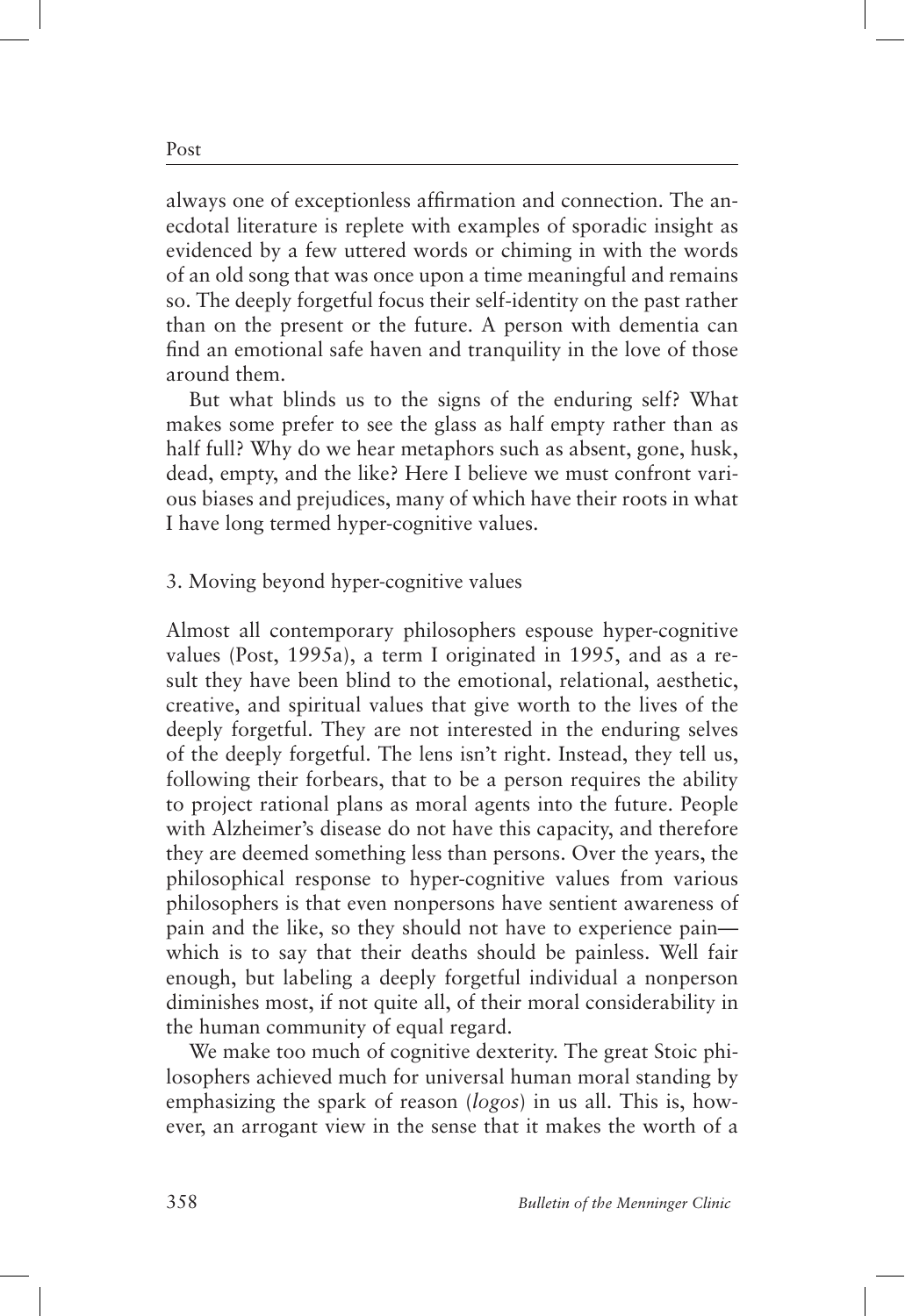human being entirely dependent on rationality, and then gives too much power to the reasonable. From the Stoics and without interruption into Kant, Locke, and modern bioethics we find the rude assertion that the major criterion for moral membership is reason, and this tends to include only the intelligent in the protected community. We easily demean those whose memory has dissipated by treating them with indifference or even with cruelty. We act as if they aren't there. Once (less than seven decades ago), the step between psychological and physical elimination proved notoriously short. As part of the Nazi extermination program, known as T-4, individuals with dementia, selected for hypothermia experiments, were taken out of German mental asylums and left to freeze in the cold overnight air (Post, 2000).

Reinhold Niebuhr wrote of the tradition from the Stoics that "since the divine principle is reason, the logic of Stoicism tends to include only the intelligent in the divine community. An aristocratic condescension, therefore, corrupts Stoic universalism" (Niebuhr, 1956, p. 48). We sometimes mock and ignore those who have lost the power of reason, sending the message that their very existence rests on a mistake (Post, 2000).

The rationality that philosophers select for moral considerability is generally limited to one property. They define rationality procedurally as an ability to do certain things, such as act consistently based on clear thinking, arrive at decisions by deliberation, envisage a future for oneself, and so forth. But, in fact, rather few of us go through life with consistent rationality (Zagzebski, 2001). We act on emotion, intuition, impulse, and the like. We go through periods of considerable irrationality due to variation in mood. Rationality as a decisional capacity is not morally important. It is rationality as a source of self-identity that matters—i.e., "who" we are rather than "how" we proceed. And in this sense, the deeply forgetful can be surprising.

Our task as moral agents is to remind persons with dementia of their continuing self-identity, of who they are. In other words, our task is to preserve identity, rather than deny it. It is for this reason that many units for the deeply forgetful in nursing homes will post biographical sketches on the doors of residents, or fam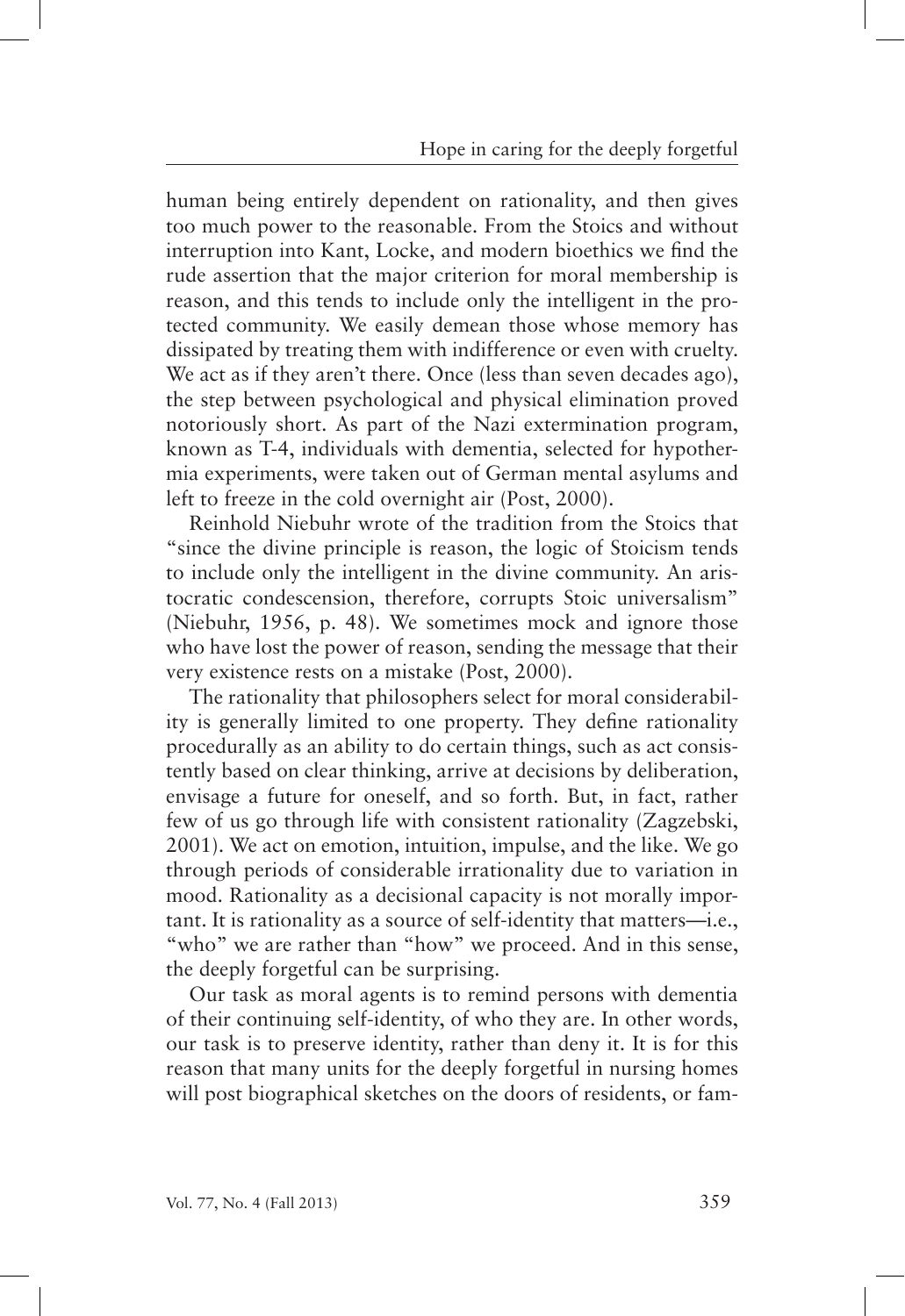ily members will remind a loved one of events and people who have been meaningful along life's journey.

Will we see a spiritual-cultural shift away from the ideology of hyper-cognitive values and open our minds to the enduring selves underlying the deeply forgetful? Perhaps intergenerational schools can help, and any other structures that bring together the deeply forgetful and youngsters. How can we encounter the deeply forgetful outside of hyper-cognitive ideologies? How can we bear witness to the meaning of these lives, and create a culture where all are welcomed and celebrated regardless of cognitive limits and vulnerability? Giving affected individuals a public voice early on in the progression and allowing them to speak for themselves will help. Perhaps more caregivers need to tell the story of why they value their loved ones despite cognitive deficits.

Rationality is too severe a ground for moral standing. The fitting moral response to people with dementia, according to classical western ethical thought and related conceptions of common human decency, is to enlarge our sense of human worth to counter an exclusionary emphasis on rationality, efficient use of time and energy, ability to control distracting impulses, thrift, economic success, self-reliance, self-control, language advantage, and the like. The perils of forgetfulness are especially evident in our culture of independence and economic productivity, that so values intellect, memory, and self-control. Emotional, relational, aesthetic, creative, olfactory, spiritual, and symbolic well-being are possible for people with progressive dementia.

In general, quality of life is a self-fulfilling prophecy. If those around the person with dementia see the glass as half empty and make no efforts to relate to the person in ways that enhance his or her experience, then quality of life will be abysmal.

#### 4. Love

Alas, there is so much loss and anguish that carers experience. And yet with each passing year I am surprised by carers, both family and professional. So many of them are role models for me when it comes to the ways and power of love in hard times. They are my source of inspiration.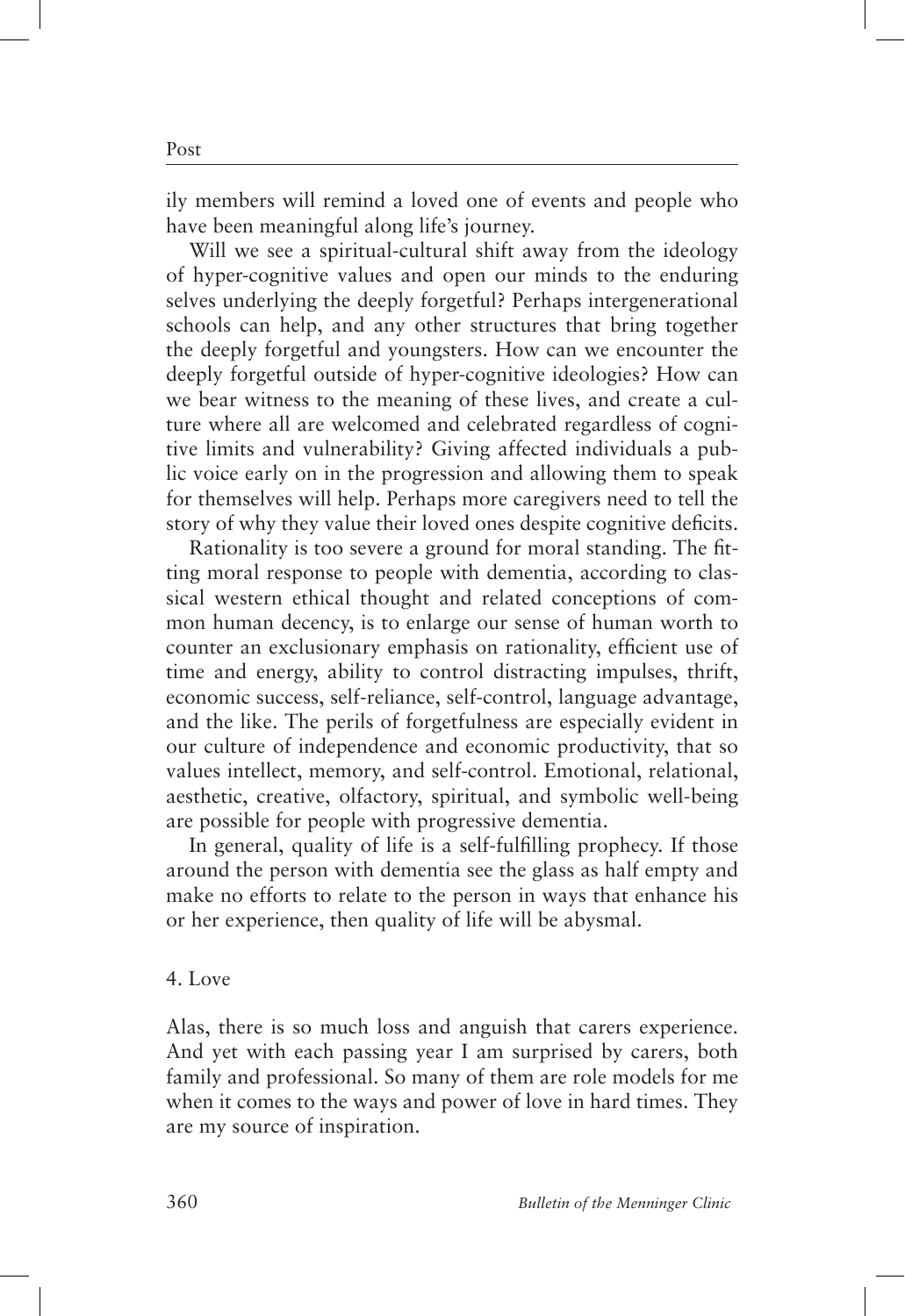In his classic work, *Dementia Reconsidered: The Person Comes First* (Kitwood, 1997), Tom Kitwood's definition of love within the context of dementia care includes comfort in the original sense of tenderness, closeness, the calming of anxiety, and bonding. Kitwood defined the main psychological needs of persons with dementia in terms of care or love. He drew on the narratives of caregivers to assert that persons with dementia want love, "a generous, forgiving and unconditional acceptance, a wholehearted emotional giving, without any expectation of direct reward." The first component of love is comfort, which includes tenderness, calming of anxiety, and feelings of security based on affective closeness. It is especially important for the person with dementia who retains a sense of his or her lost capacities. Attachment, the second component of love, includes the formation of specific bonds that enhance a feeling of security. Inclusion in social experiences, occupation in activities that draw on a person's abilities and powers, and, finally, identity are important components of love.

Love is a resurrection-of-a-sort for the disabled, and it is equally so for ourselves. We shed grace on the lives of those who receive as well as on those who give.

Each time we approach a deeply forgetful person with a kindly tone of voice, a reassuring facial expression, and call them by name with a smile we are participating in an intervention that is as significant as any biotechnical one of which I am aware. It is the compassionate carers who remain the best hope, and who serve as an antidote to violence and Machiavellian values. Carers are the beacons of hope to be acknowledged and celebrated in their depth of commitment. They sway the social balance toward goodness not with single great acts of love but rather with daily small actions done in great love.The dehumanization of medical care is everywhere. Can we have the unflinching self-awareness, empathic skills, and gratitude for the privilege of caring for the deeply forgetful that exemplifies the healing art? The goal of every encounter with a person who is deeply forgetful should be primarily these three things, worthy of repeating: accept, affirm, connect. And this is basic to all healthcare under all conditions,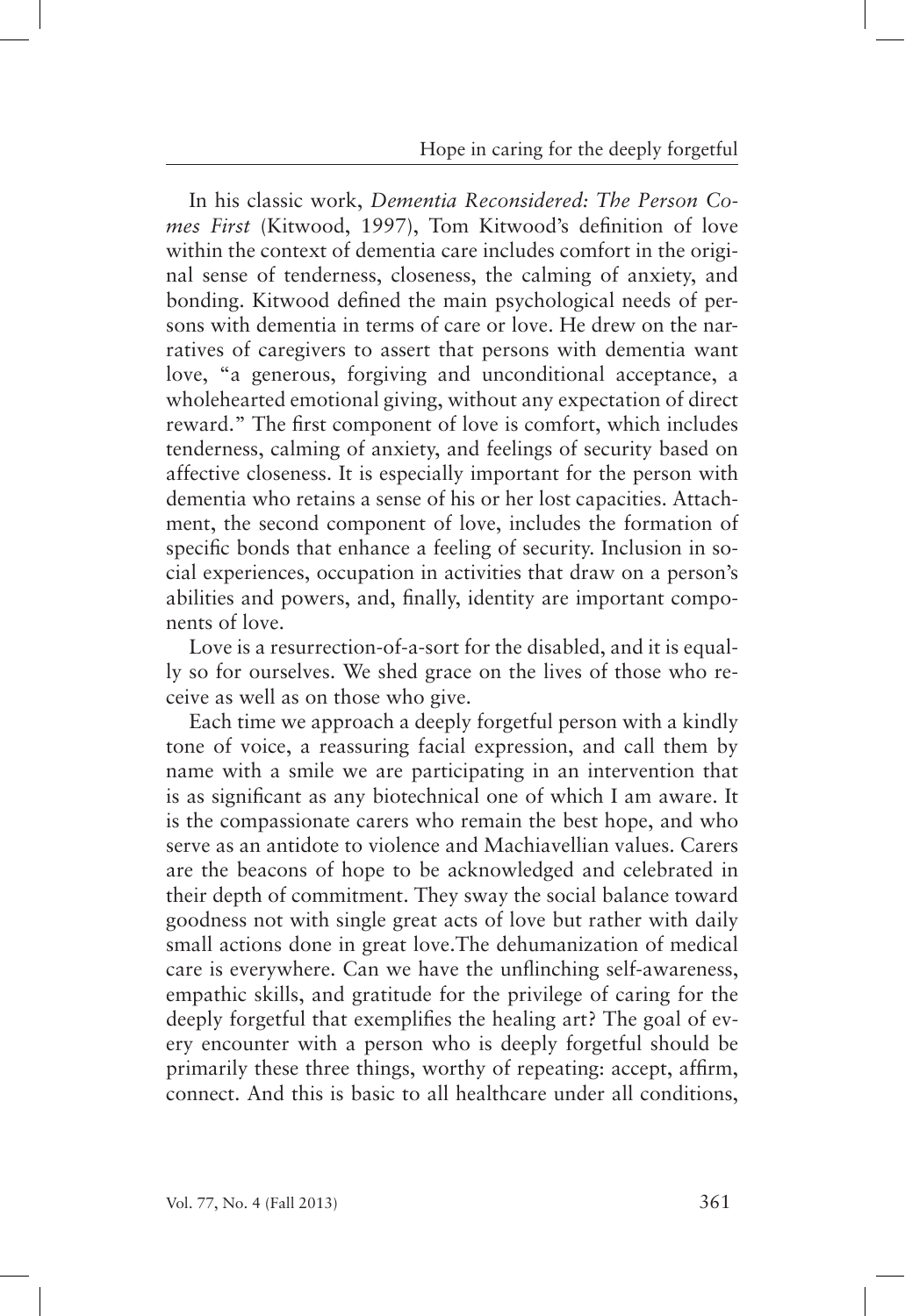however much we may tend to forget about the nature of a healing relationship.

It is our dignity that is at stake. We should question the increasing powers of biotechnology with regard to the modification and supposed enhancement of human nature itself, for such does not by any means ensure the kind of self-improvement of heart that rests at the very center of human dignity. Botox, anabolic steroids, genetic modification to make us faster and stronger, human growth hormone to make our children a little taller (after daily injections over several years), and the promise of a fountain of youth do not strike me as contributing to our human dignity (Post & Binstock, 2004). Rather, our dignity as human beings is already ours to claim when we treat another person with love as expressed in celebration and attentive listening, creativity and helping, loyalty and respect. Etymologically, the English word derives from the Latin *dignitas,* meaning honor, elevation, and worthiness. We need to preserve our own dignity and can only do so as we conserve the dignity of the deeply forgetful.

*The first principle of love for persons with cognitive disability is to reveal to them their value by providing attention, concern, and tenderness.* Any experienced carer knows that the person with dementia, however advanced, will usually respond better to someone whose affect is affirming in tone.

Jean Vanier, founder of L'Arche, provided me with two stories about the power of love in the lives of the cognitively disabled, and the transformations that those around them sometimes undergo:

*The wife of a friend who was a wealthy, prosperous businessman, developed Alzheimer disease. He decided not to put her in an institution but to care for her at home. He feeds her, gives her a bath and looks after all her everyday needs. Not long ago he confided to me: 'I am becoming more human.' His heart has been awakened. His grandson told a friend of mine: 'Yes, my grandfather has changed totally. He used to be so rigid and difficult. We always had to watch how we behaved at meals. Now, during the meals, his wife says all kinds of funny things that don't make much sense. And Grandpa is so gentle and kind with her and with us all.'*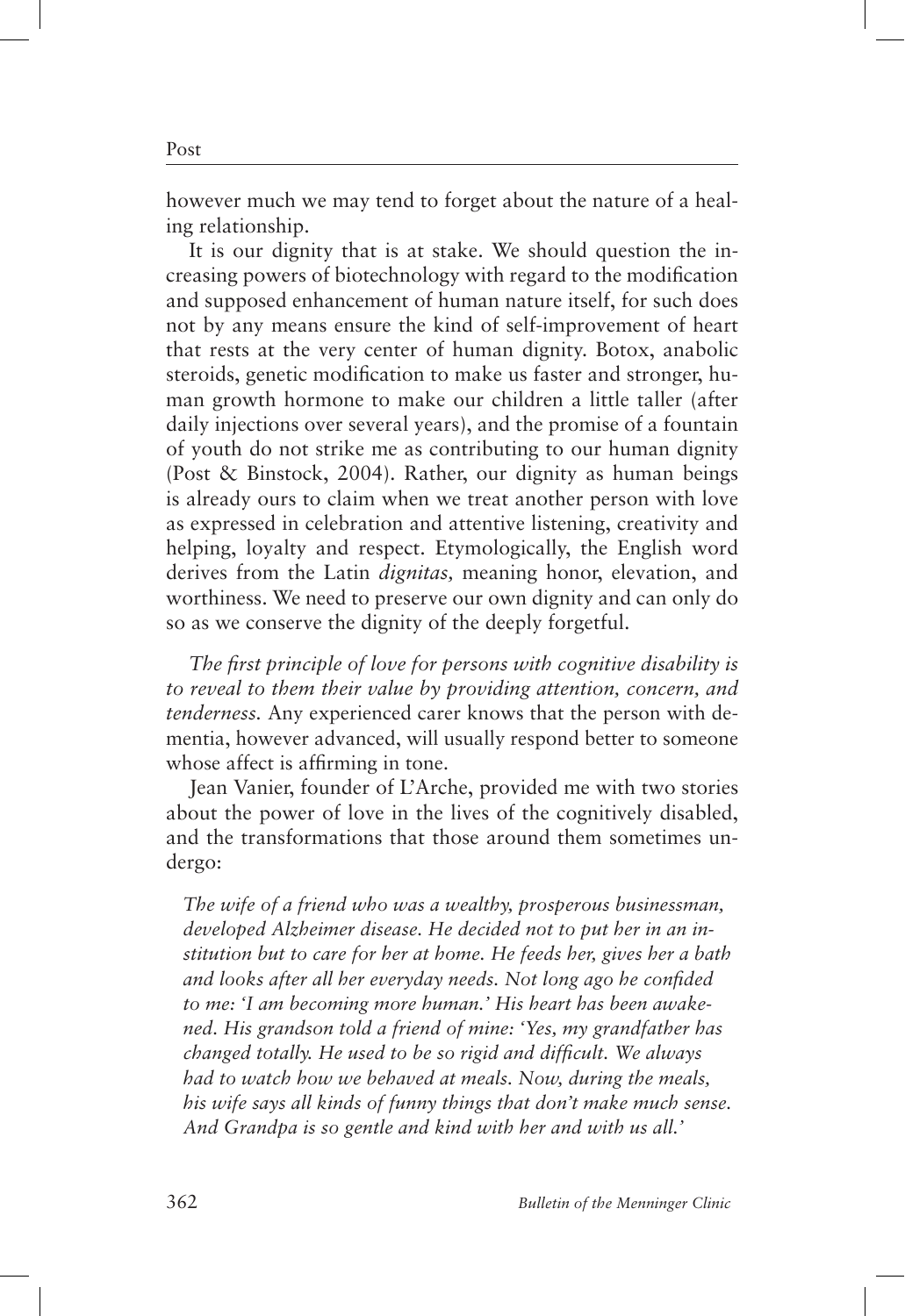And another story from Carol Sifton Bowlby of Canada:

*We can choose to lament, to be lost and lonely, or we can choose to seek out the joy in what we do and let it renew our resolve. Sometimes joy finds us. It may take the form of a fleeting look of recognition and warm embrace from the loved one with dementia. It may take the form of shared laughter from a silly mistake, shared words from a familiar prayer, or shared lyrics from an old song sung just off key. Sometimes joy is present but we are too busy to recognize it. (Bowlby, 2004)* 

These are stories about people drawing closer to those with cognitive disabilities and, in the process, being reawakened to a life of greater love.

St. Paul, in First Corinthians*,* tells us to speak in the spirit of love, and that without this spirit our words are unbecoming: "Though I speak with the tongues of mortals and of angels, but have not love, I am as a sounding gong, or a clanging symbol" (1) Cor. 13:1). It is the affective tone of our words, our facial expressions, and our actions that draw the cognitively disabled into the light of love. And we discover in this exchange that the disabled can still smile and appreciate our affirming presence.

5. Medical science

I will not harp on new compounds. I will assert that on a scale of 1 to 10, if insulin is a 9.5 for the treatment of diabetes, cholinesterase inhibitors and glucose antagonists in combination or apart are about a 1. Fair enough, they may delay nursing home placement by a year or so for some patients, but family members wonder aloud about the effects because they still see progressive symptomatic decline. Perhaps this decline is slowed down a bit in some patients, but there is no slowing of the overall course of the disease. Yes, there is hope in all of this, but in fact almost all current pharmaceutical development is focused on anti-amyloid drugs, since everyone recognizes that in the final analysis, cholinesterase inhibitors are low impact and are pretty much an exhausted avenue.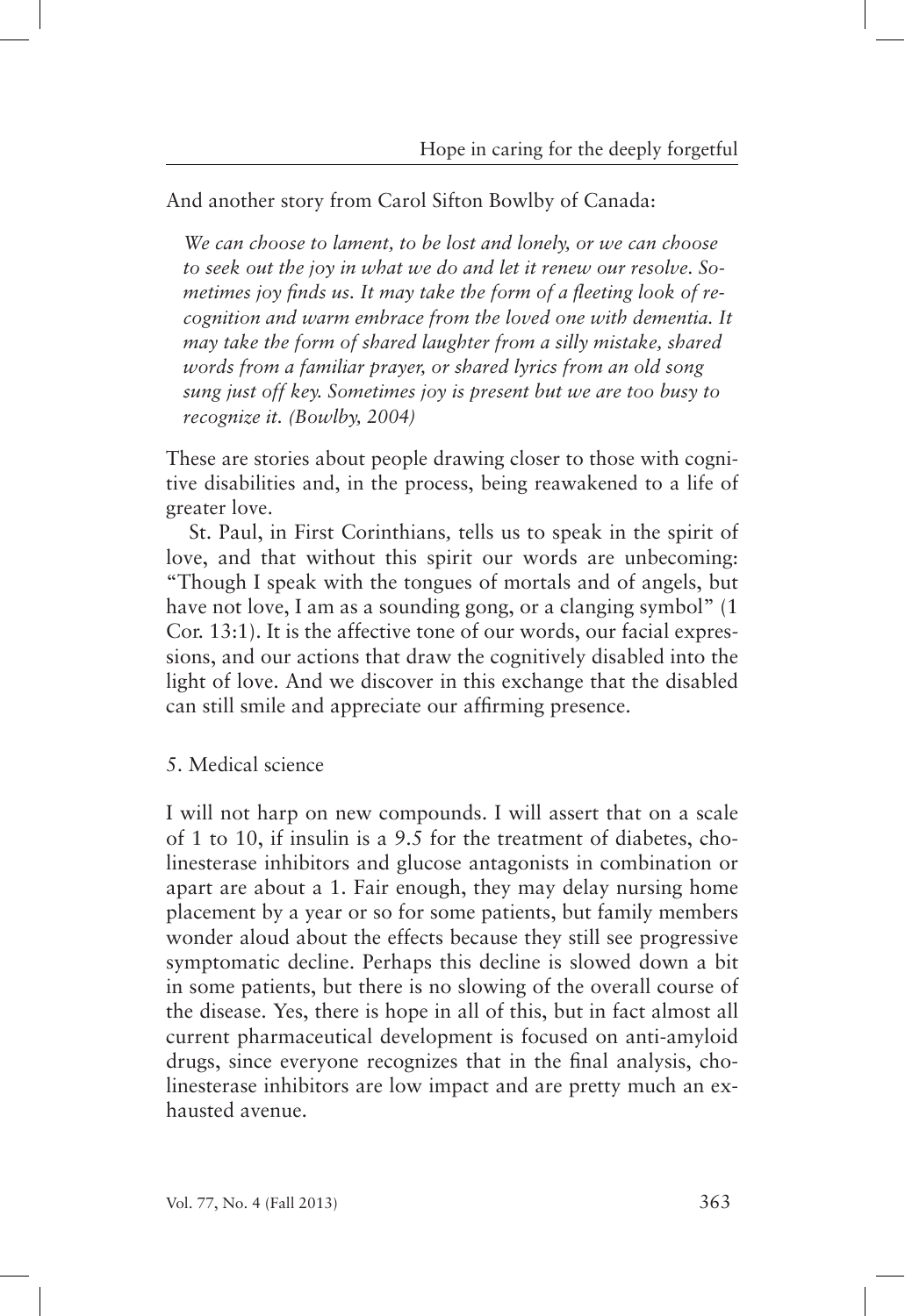Alzheimer's disease is often mixed with other causes of dementia. No doubt there exists a progressive, intractable, and irreversible form of dementia that is characterized through brain imaging as an atrophy of the hippocampus, that part of the brain most involved with memory, and this may be described as dementia of the Alzheimer's type, or even as Alzheimer's disease. But it is by no means agreed upon anymore that the disease is caused by beta-amyloid protein plaques that develop between neurons.

Plural biologies, plural genetics, plural ages of onset, plural progressions, and probably plural diseases are apparent in dementia, and Alzheimer's is a label being used too widely. As the basic science of Alzheimer's disease has become confused, scientists have a hard time being able to pick out the right targets for new compounds to attack.

A 2010 National Institutes of Health panel, after reviewing the world's scientific literature, found that

*Currently, no evidence of even moderate scientific quality exists to support the association of any modifiable factor (such as nutritional supplements, herbal preparations, dietary factors, prescription or nonprescription drugs, social or economic factors, medical conditions, toxins, or environmental; exposures) with reduced risk of Alzheimer's disease. (National Institutes of Health, 2010)*

Maybe hope for delay of onset or prevention may be captured in this prescription: walk (exercise) to a Greek restaurant (Mediterranean diet), ideally with friends (pro-social engagement). It seems plausible that a Mediterranean-type diet may help prevent dementia (Scarmeus et al., 2009). This study followed 2148 subjects in upper Manhattan, age 65 years or older with a median age of 78 years at baseline, for four years; 253 were diagnosed with probable Alzheimer's. Seven different dietary patterns were examined. After adjustment for demographic factors, body mass index, caloric intake, and genetic risk, only one pattern was associated with lower levels of Alzheimer's—a whopping 38% reduction in a four-year window! Vascular health is important in staying healthy and cognitively intact. Maybe the Greeks had it right 23 centuries ago in that old Hippocratic passage about dietary measures: "I will apply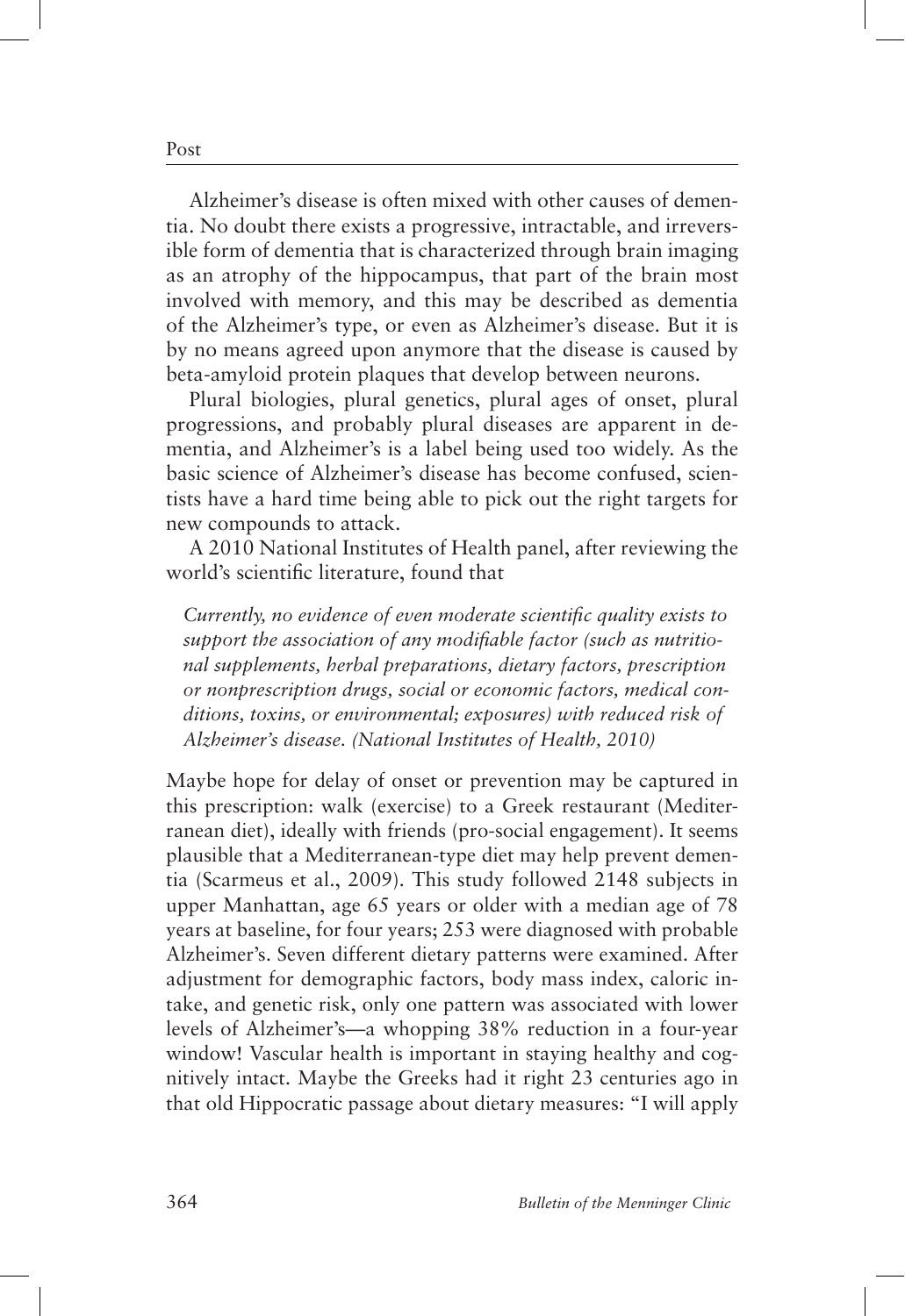dietetic measures for the benefit of the sick according to my ability and judgement; I will keep them from harm and injustice."

But even I, a skeptic, believe that there will be something new coming around the corner that will greatly surpass what we currently have available for treatment. Hoping for a new drug is for the most part a form of passive hope. Hope rises and falls and rises and falls and on and on because it is dependent on news of a breakthrough in some lab and then with some pharmaceutical company that decides to take a gamble. The volatility of such passive hope results from the fact that it does not involve active agency and a sense of efficacy. It is a matter of waiting and waiting. We should hope for a new compound, but that form of hope should be somewhat peripheral to the active hope where we roll up our sleeves and make a difference.

## Final thoughts

Those individuals diagnosed with probable Alzheimer disease can cope best by being active agents. I knew a man who, after his diagnosis, blossomed as an altruist. He rode in the van each morning to help bring more severely forgetful people to the Elder Care Center for art classes and support. He thrived for two years doing this until he was no longer able. In the moderate stage of the disease we must also encourage individuals to be active with their creativity, their emotions, and their continuing capacities. Engaging such individuals in decision making to the extent that they are able, using close-ended rather than open-ended questions, and giving them what freedom we can to ambulate and enjoy nature—agency is a source of coping and hope.

I have argued herein that hope for carers is being open to surprises. I hope that this does not sound as trivial to the reader as it might have initially. The experience of the deeply forgetful is uncertain in its nature, and within the glimmers of continuing self-identity we find real hope, because dementia has not read the textbook, and love can have an unexpectedly dramatic impact. In the paradox of loss and continuity nothing is absolutely determined, and as there is reason to fear there is also reason to hope.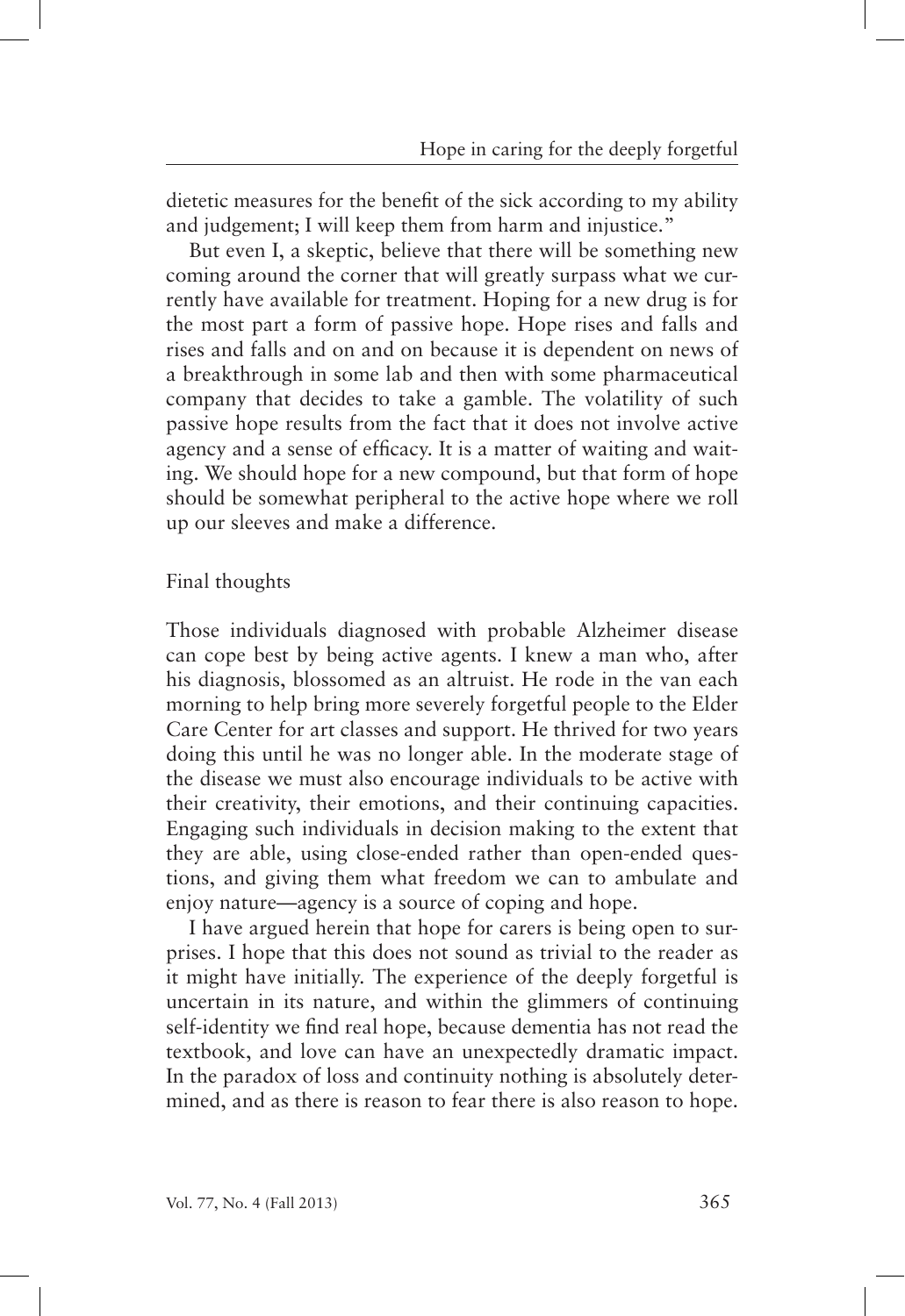The hope of carers is important to them. They need room for a little positive thinking. We find chapters such as "The Biology of Hope" in Jerome Groopman's (2004) *The Anatomy of Hope,* or "Hormones of Hope and Healing" in Esther Sternberg's (2010) *Sacred Spaces*. Sternberg points out that the biology of hope is partly determined by spacial and architectural environment. Let us acknowledge that some of the carers have higher depression rates than the general population, and some die before the in-

dividuals with Alzheimer's disease, presumably because they are stressed while the person with dementia is living largely—not entirely—in the pure present. Thus, hope for the carer is a crucial protective dynamic, and their engagement with the continuing self-identity of a loved one is a significant aspect of that dynamic.

Positive thinking is a part of the life of any carer, as it must be of any individual diagnosed with Alzheimer's disease while still insightful and in the early stages. They know that there will be no big miracles. But they can find small miracles of continuing selfidentity if they are willing to look deep enough. And these small miracles are always also large ones because they affect the spirit of the carer with immense meaning and hope.

As I finish this essay I am fresh from a hospital where a 90-year-old woman was crying out as if in agony all day. She is quite heavily demented. They put a plastic face piece over her mouth and nose with a breathing tube of some kind down her throat. She was moaning in agony when I arrived at 8 a.m., and all through the day patients in nearby rooms listened to this loud agony. Family members insisted that she be kept alive. There is a selfhood underneath it all, but there was no way in the world that I could approach its hints because they were overwhelmed by the cries of suffering. Part of hope rests in setting such souls free from the technologies that are sometimes still imposed on them.

Finally, let me offer this point of practical guidance: We are on a unique adventure with each individual with progressive dementia, and we do not know exactly what is going on with him or her. We need to be open to the idea that there is a way to reach everyone. We need tools, like interesting objects to touch, something nice to smell or taste (actually, a bit of chocolate works well), personalized music, poetry, dance, and picture books of some re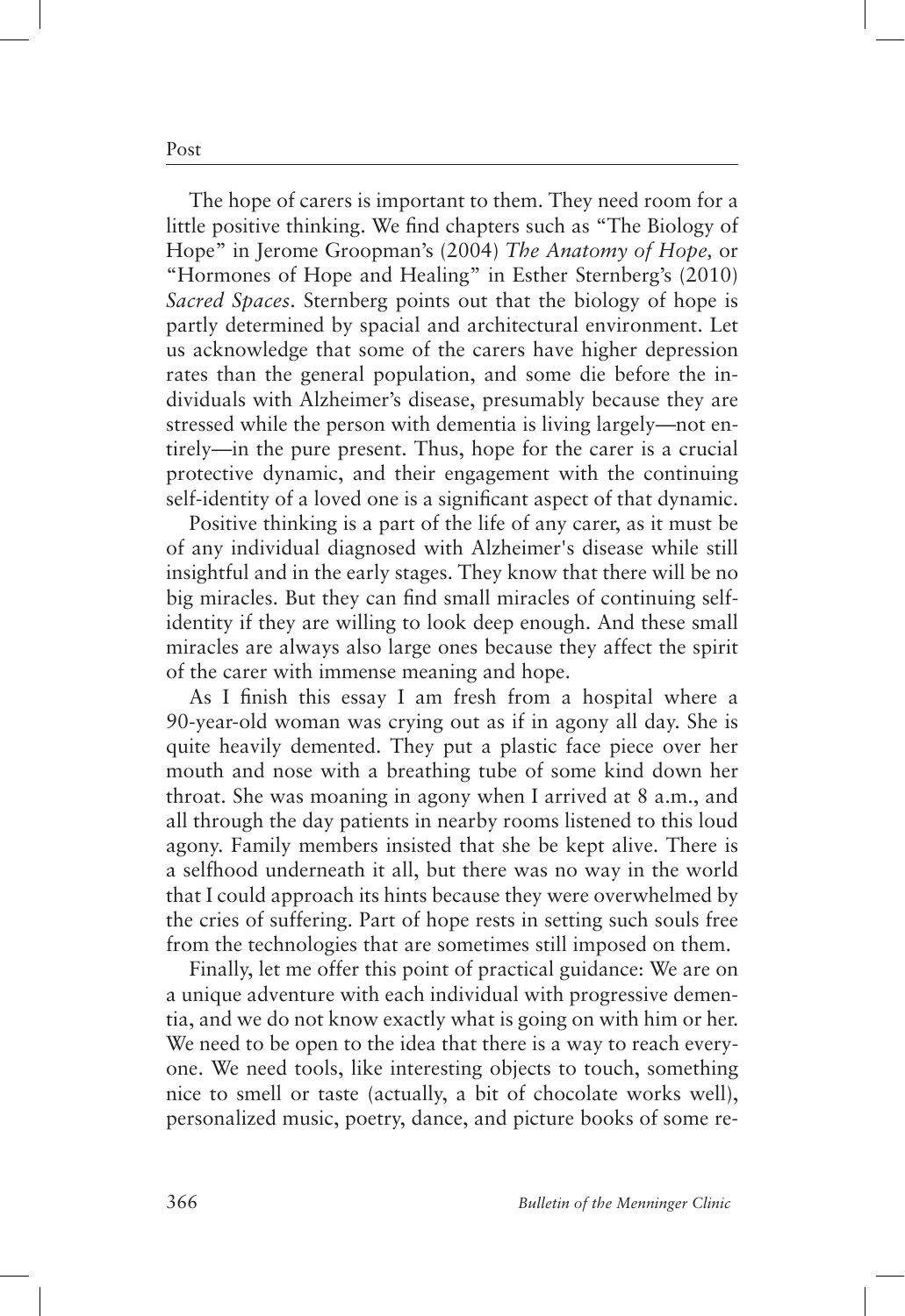ally famous people like Marilyn Monroe or Joe DiMaggio, or of some landmarks like the Lincoln Monument. It is a good idea to sing little tunes like "You Are My Sunshine" or "Take Me Out to the Ball Game." For folks with a religious history, try a hymn. Enter into this world, because I have found that there is some way to connect a bit with pretty much everyone, however limited. Small gratifications go a long way. This holds even with those individuals who seem just to be staring out into space with a blank expression. They will have their better moments usually in the morning after a good sleep. Be always open to surprises. St. Paul wrote that "Love never fails." I don't believe that it does. Under the umbrella of the Thou of divine love we can make the connections.

And one final question to leave open: Are we human beings who have spiritual experiences, or spiritual beings having a human experience? If there is a small piece of eternal soul in each of us, then maybe that deeply forgetful individual who seems so distant much of the time is already, if you will permit, on a spiritual plane of consciousness, and living in that world of betwixt and between as he or she leans into eternity and the energy of divine love. Something like this is characteristic of Buddhist cultures such as China and Japan, and of Hindu cultures as well, where the deeply forgetful are thought of as on the path of detachment and Enlightenment. Maybe that deeply forgetful person very near the end has already hopped on that last train for glory, but it just hasn't quite left the station yet.

### References

- Bowlby, S. C. (2004). *Navigating the Alzheimer's journey: A compass for caregiving.* Baltimore, MD: Health Professions Press.
- Groopman, J. (2005). *The anatomy of hope: How people prevail in the face of illness.* New York: Random House.
- Hoblitzelle, O. (2008), *Ten thousand joys & ten thousand sorrows: A couple's journey through Alzheimer's*. New York: Penguin.
- Janata, P. (2009). The neural architecture of music-evoked autobiographical memories. *Cerebral Cortex*, *9*, 2579–2594.